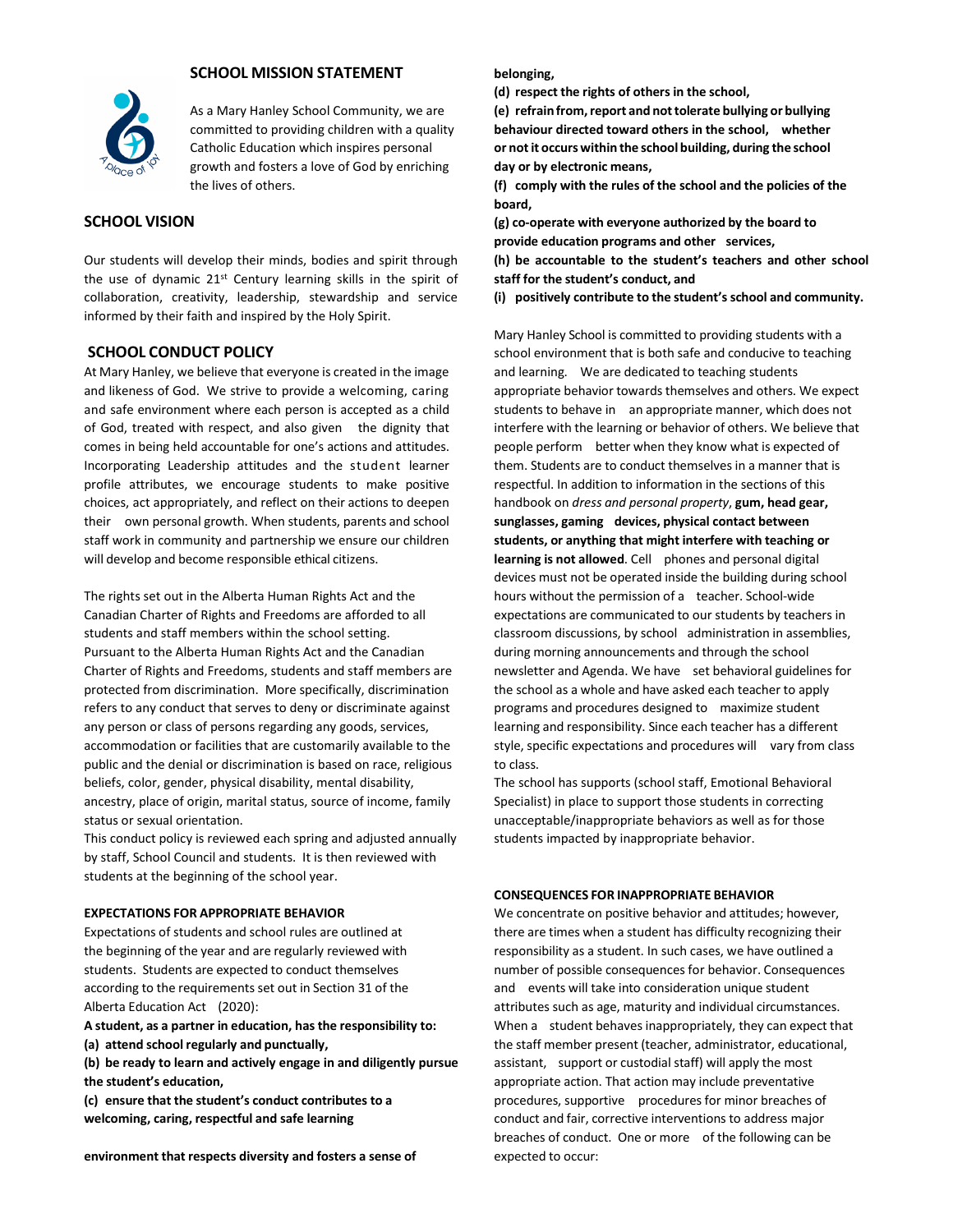- Verbal reprimand
- Restriction of privileges and activities
- Detention of student
- Parental involvement
- Parent-student conference with school staff
- Verbal or written apology by student
- Problem solving, monitoring or reviewing behavior expectations
- Replacement or repair of damaged property
- Temporary exclusion of student from class
- Bus suspension for students riding the bus
- In-school suspension
- Out-of-school suspension
- Referral to Attendance Board
- **Behavior contract**
- Involvement of outside agencies
- Involvement of Police
- Expulsion.

Students may be restricted from participating in activities that are considered "privileges" or extra-curricular. Students may be disallowed to attend curricular based field trips at the discretion of the classroom teacher or administration due to safety of all. If not given permission to attend these field trips, then the curricular outcomes addressed by the field trip will be met by an alternative means.

As might be expected, the more serious the behavior, the more severe the consequence. The nature and circumstances of the incident, as well as frequency of inappropriate behavior and the age of student, are also considered. The following are considered major forms of inappropriate behavior and will be dealt with severely, whether or not they occur within the school building, during the school day or by electronic means:

- Bullying (repeated behavior that involves a threat or harm against another person)
- Open opposition/defiance to authority
- Physical or verbal abuse
- **Profanity**
- Use or display of improper or profane language
- Willful damage to property
- **Theft**
- Possession or use of illegal drugs or substances
- Behavior dangerous to self or others
- Possession of a weapon or presentation of an object intended to threaten or intimidate
- Repeated violation of general expectations
- Continual disregard of classroom rules
- Contravention of the code of conduct set out in the Alberta Education Act (2020).

### **BULLYING**

Bullying is defined as the repeated hostile or demeaning behavior by an individual in the school community where the behavior is intended to cause harm, fear or distress to one or more individuals in the school community (whether at school, out of school or online).

- Any form of bullying will not be tolerated. Each situation is unique and will be dealt with as such.
- Students are responsible to report bullying to any adult they trust. This may be done using any form of communication.
- The school has supports (school staff, Emotional Behavioral Specialist) in place to help those who are affected by bullying or other inappropriate behavior.

### **SUSPENSION**

In accordance with Section 36 of the Alberta Education Act, the principal may suspend a student if in the opinion of the teacher or principal the student has: (a) failed to comply with Section 31 of the Alberta Education Act, or (b) the student's conduct, whether or not the conduct occurs within the school building or during the school day, is injurious to the physical or mental well-being of others in the school.

- A student can be suspended from school for a period of up to five days. Parents will be informed of the suspension and a letter will be sent home.
- While at home, the student will be responsible for work missed.
- Following a suspension, a student may be required to come in with their parents/guardians to discuss the student's commitment to positive behavior.
- According to Section 31 of the Education Act, the school may recommend that the student be expelled.

# **RESPONSIBILITIES**

Students learn best in a positive learning environment. We expect students and parents to recognize their responsibility in developing student behavior and conduct and that the partnership between home and school is vital to student success.

#### **STUDENTS**

Students will meet the expectations for behavior while on school property or when involved in any school sponsored or related activities. Students will exercise their responsibilities to use their God-given talents and abilities to gain maximum learning benefits from their school experiences. We expect that they will contribute to a positive learning environment. In addition to expectations for behavior laid out in Section 31 of the Alberta Education Act (2020), we expect that students will:

- Assume responsibility for their actions and choices
- Demonstrate the attitudes of creativity, integrity, tolerance, enthusiasm, commitment, appreciation, independence, cooperation, respect, empathy, confidence and curiosity
- Seek help from staff to assist in problem solving
- Report to their homeroom teacher or to an administrator any student who contravenes the Student Conduct Policy. This may be done through